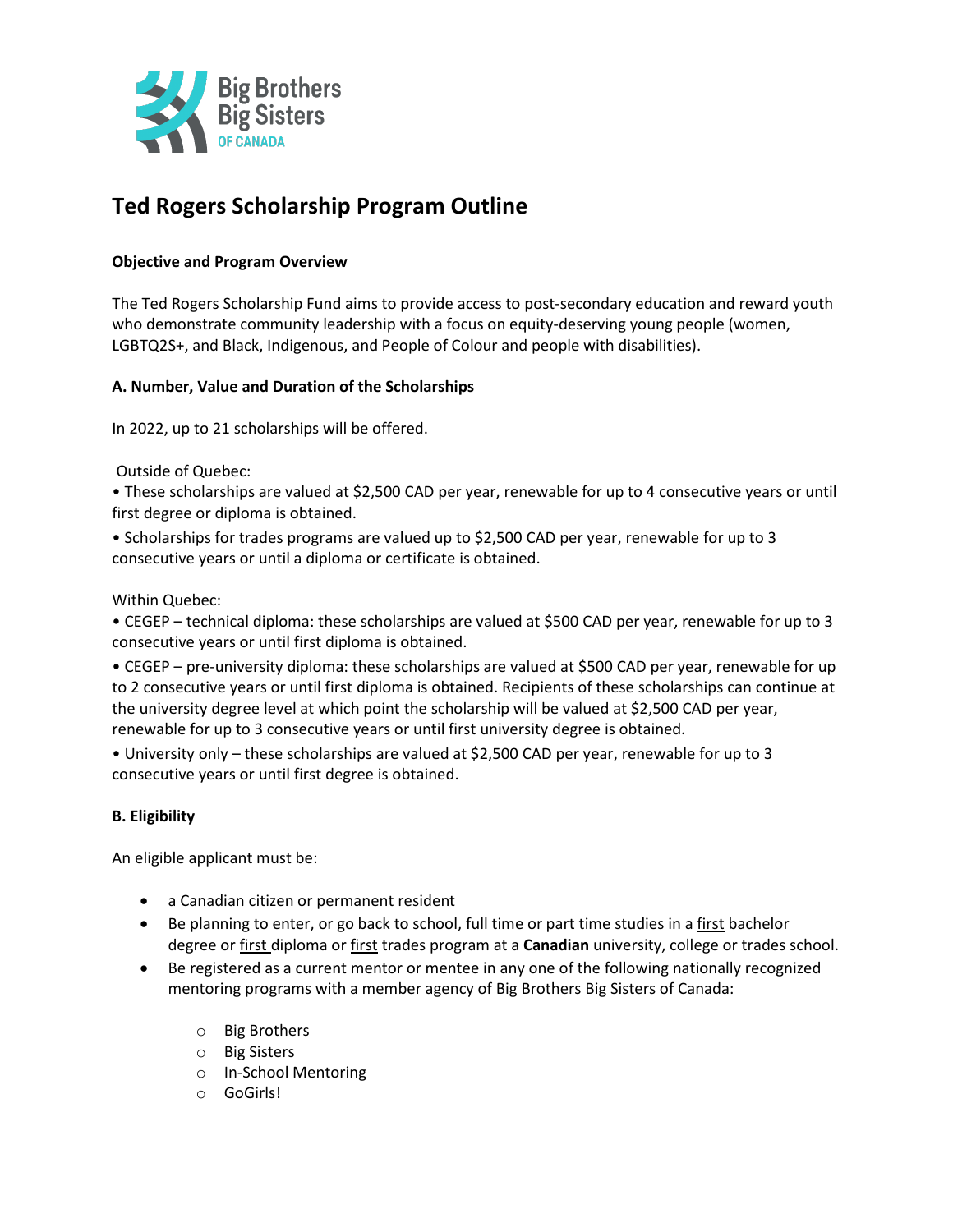

- o GameOn!
- $\circ$  Youth with recently closed files (within one year) may be considered; please contact rogers.scholarships@bigbrothersbigsisters.ca prior to submission.

Eligible post-secondary institutions:

• Canadian educational institutions which have recognized provincial degree/diploma-granting powers, or their affiliates (E.g. universities, colleges/CEGEPs)

## **C. Field of Study/Program Requirements**

- There are no restrictions on the program of study or discipline.
- Program must be of a minimum of 2 years in duration for a bachelor degree or diploma program or a minimum of 1 year in duration for a trades program.

## **D. Conditions/Restrictions**

- Students who will commence their post-secondary studies in January are eligible.
- Students may have taken time off between graduation from high school or CEGEP (Province of Quebec) and commencement of their university or college studies and could have undertaken but not completed a first degree or diploma.
- Students who have previously held a Ted Rogers Scholarship are not eligible to apply.
- Children of employees/board members of Big Brothers Big Sisters member agencies, Big Brothers Big Sisters of Canada are not eligible to apply.

## **E. Administration**

Scholarship Partners Canada (SPC), a division of Universities Canada, administers the scholarship program on behalf of Rogers Communications. Universities Canada's mandate is to facilitate the development of public policy on higher education and to encourage cooperation among universities and governments, industry, communities, and institutions in other countries. Universities Canada is associated with leading firms in nearly every sector of the economy through its provision of scholarship services and management of more than 130 different scholarships programs on behalf of corporations, government agencies and private foundations throughout North America. For additional information, please visit [www.univcan.ca.](http://www.univcan.ca/)

Rogers Communications retains the right to change and/or end the sponsorship of the scholarship plan without notice.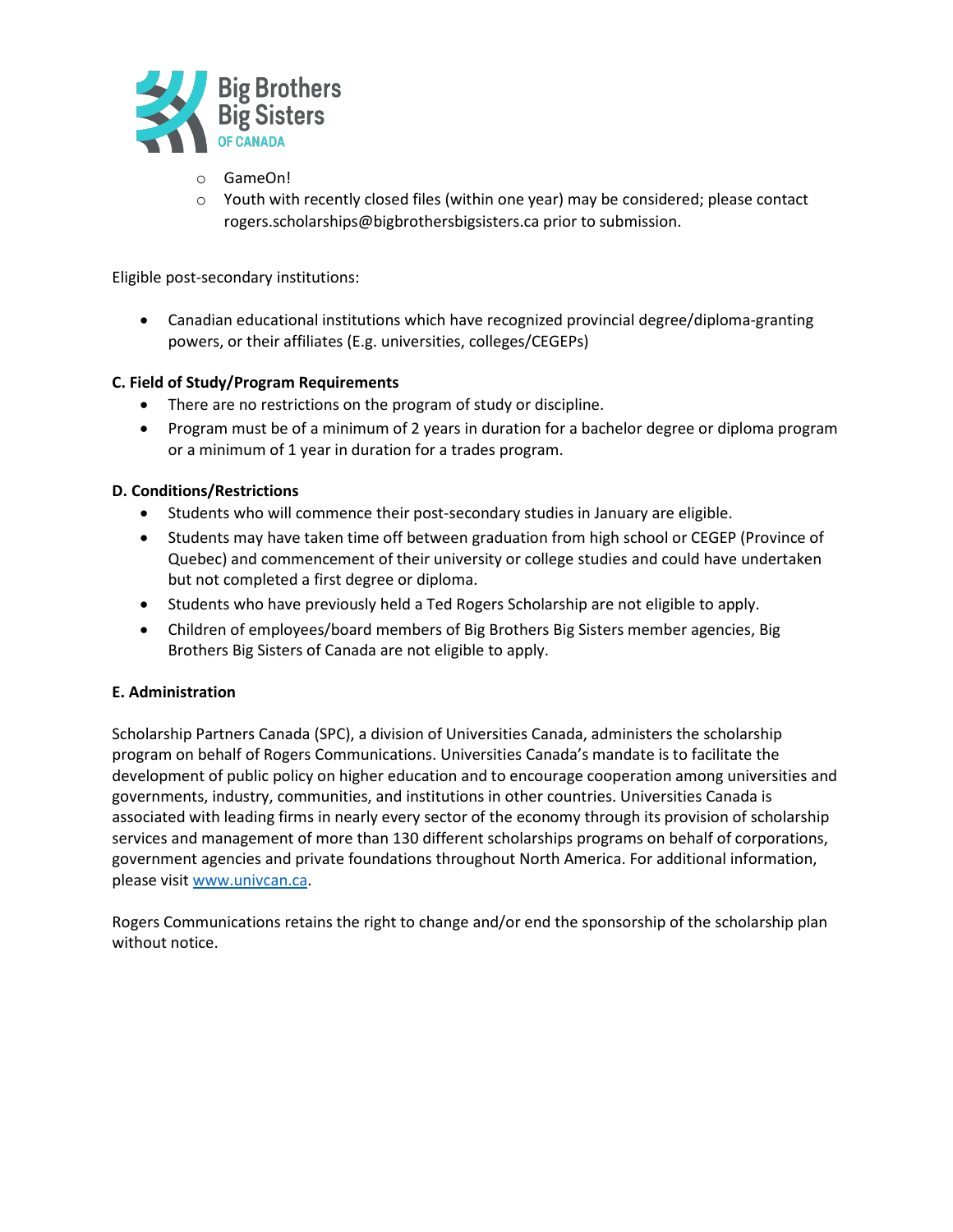

## **F. Selection of Scholarship Recipients**

The Ted Rogers Scholarship Program Selection Committee will select up to 21 scholarship winners. The Selection Committee consists of representatives selected by BBBSC Executive Staff Team. All decisions are final.

Selection is based on each applicant's completed application which must be accompanied with an essay, to a maximum of 500 words, OR a video, maximum of 2-3 minutes. In either instance, the following should be covered:

- 1. Your volunteer/community involvement and/or extracurricular activities over the past five years.
- 2. What you are planning to study and how that is informed by your experiences including volunteering.
- 3. What is your ultimate life and/or career goals and how will your degree help you make the impact you want to make on the world?
- 4. How will the Ted Rogers Scholarship help with your studies and reaching your goal?

If completing a video submission, post your video on YouTube and provide the link. Please ensure that your video is set to Public or Unlisted (in your Privacy Settings on YouTube). No copyrighted music or images. Please have fun when doing your video!

# **Note: Applicants grant Rogers the right to use their names and video submissions for program publicity, marketing and promotional purposes.**

Preference will be given to applicants under the age of 29, as of the application deadline.

All applicants will receive confirmation by email of the results of the selection process, once available.

## **G. Successful Applicants**

Successful applicants will receive confirmation of their scholarship in June. Recipients will be required to complete the online scholarship acceptance process and forward a proof of registration from the educational institution they will be attending. It is the responsibility of the recipient to keep Scholarship Partners Canada (SPC) informed of any changes to their contact information through the online portal.

Successful applicants should expect that their name and photograph may be used in promoting the scholarship or Rogers Communications' educational initiatives.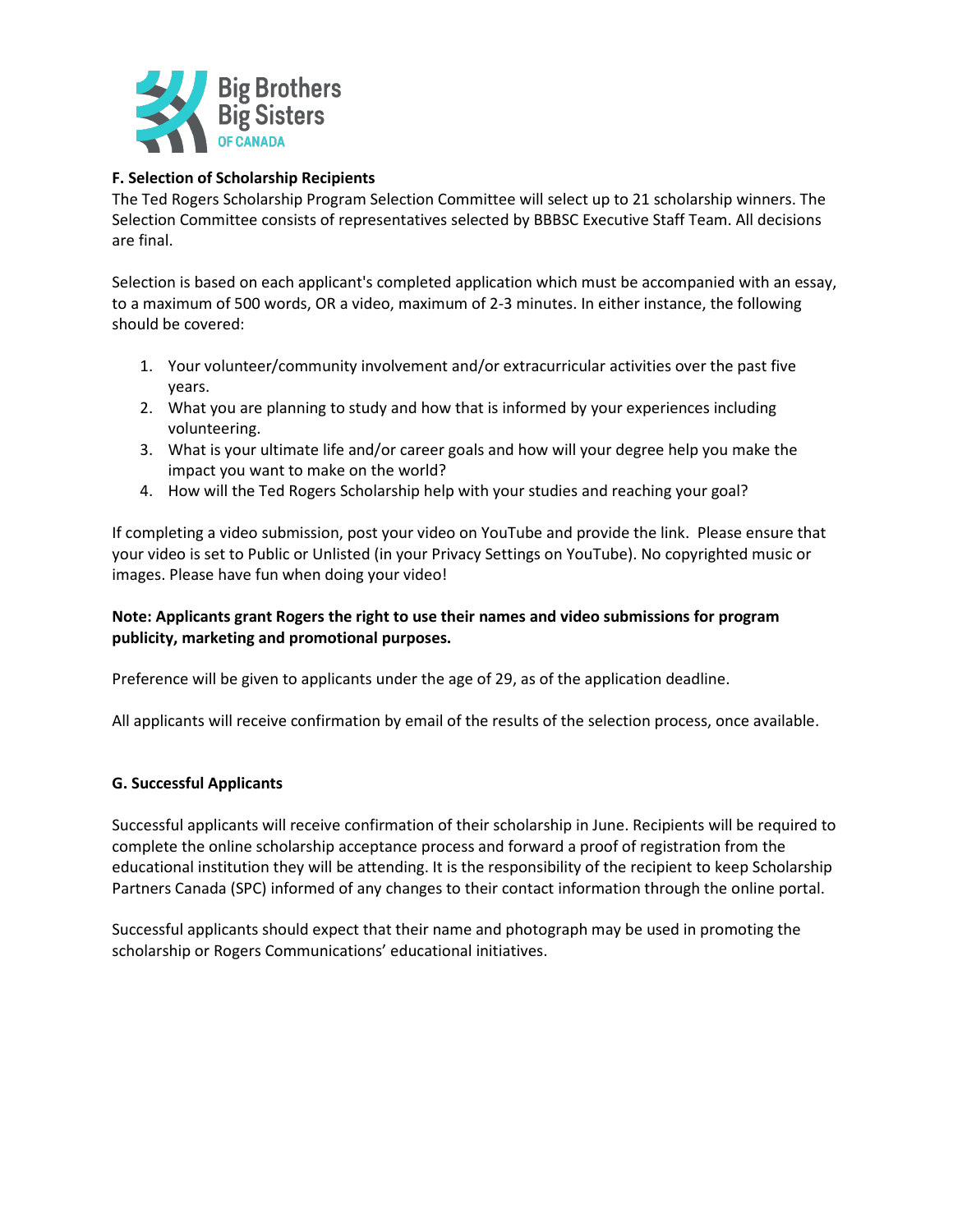

#### **Payment**

- Scholarship payment(s) will only be issued upon completion of the scholarship acceptance process and review and acceptance of all required supporting documentation by SPC.
- SPC will forward payment of the scholarship to the educational institution on behalf of Rogers.
- It is the student's responsibility to ensure that payment of tuition fees is made within the defined time frame set by the educational institution regardless of the timing of the scholarship payment.
- Payment by the institution to the student will be made in accordance with the normal practice of the educational institution.
- Note that, depending on method of payment, receipt of payment can take 6-8 weeks following the applicant's acceptance of the award.

## **Application Deadline**

- Complete the application and supporting pieces and submit electronically **by 4 pm EST, March 15, 2022** by visiting **<https://www.surveymonkey.com/r/TedRogers2022>**
- If you have questions, contact Rogers. Scholarships@bigbrothersbigsisters.ca
- Applications will be reviewed to ensure all requirements have been met.
- Receipt of applications will be acknowledged by email.
- It is the applicant's responsibility to ensure that all supporting documents have been received and accepted.

#### **Supporting Documentation**

The supporting documentation described below is required as part of this application. If any of these documents are not received and accepted, your application will be considered incomplete and will not be evaluated. A final follow-up email will be sent to the applicant requesting any missing or incomplete documentation. Any applicant submitting supporting documents after March 14 will not receive a follow-up email.

## **J. Supporting Documents/Letter(s) of Reference.**

One letter of reference is requested (but not required) to support the application and come from an individual who is not related to the applicant and is familiar with your volunteer, community involvement and/or extracurricular activities (E.g. a Mentor, a Big Brothers Big Sisters staff member, Coach, etc.) **All letters must be dated and include the reference's contact information. The person writing the letter of reference should describe their relationship to the applicant in the letter.** 

Students will be asked to confirm if they are willing to do media interviews as a scholarship recipient. If yes, and if a recipient, they will need to upload a recent headshot photograph on the portal and their name and photo may be used.

• A headshot of you from shoulders up. Similar to a passport photo, but unlike a passport photo, please smile!